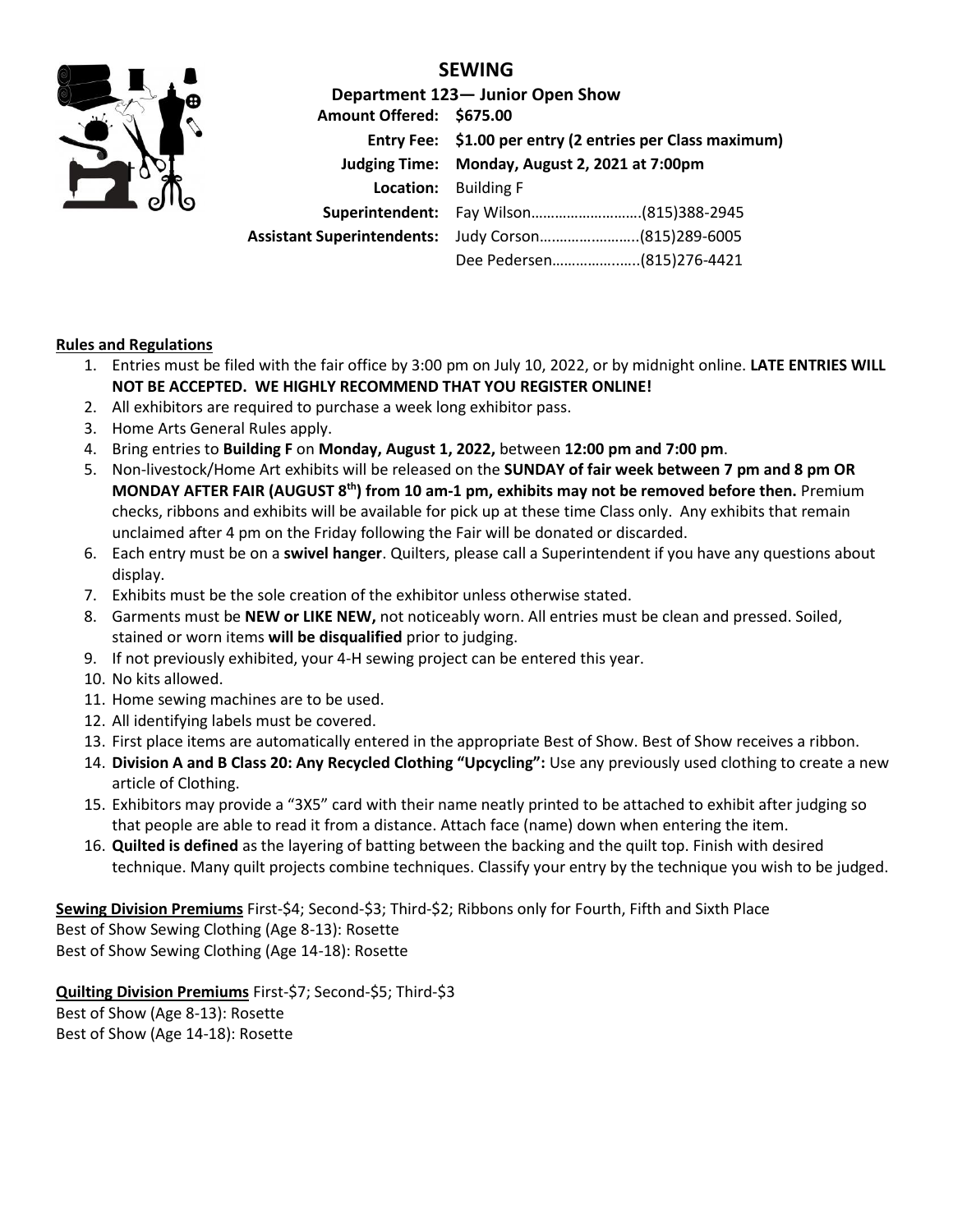| <b>Division</b>                | <b>Class</b>                                                                                                                         |                                        |  |
|--------------------------------|--------------------------------------------------------------------------------------------------------------------------------------|----------------------------------------|--|
| A Clothing (ages 8-13)         | 1 Skirt                                                                                                                              | 13 Clothes accessories (scarf, belt,   |  |
|                                | 2 Jacket                                                                                                                             | etc.)                                  |  |
|                                | 3 Blouse/top/shirt                                                                                                                   | 14 Household Accessories (apron,       |  |
|                                | 4 T-Shirt or sweatshirt                                                                                                              | napkins, etc. NOT QUILTED)             |  |
|                                | 5 Jumper or overalls                                                                                                                 | 15 Pillows                             |  |
|                                | 6 Dress                                                                                                                              | 16 Pillow cases                        |  |
|                                | 7 Party Dress (formal or semi-                                                                                                       | 17 Purse or tote - sewn                |  |
|                                | formal)                                                                                                                              | 18 Any recycled clothing (include      |  |
|                                | 8 Slack, short or divided skirt                                                                                                      | explanation)                           |  |
|                                | 9 Swim wear or cover up                                                                                                              | 19 Doll clothing and accessories       |  |
|                                | 10 Vest                                                                                                                              | 20 Toys - stuffed                      |  |
|                                | 11 Night wear                                                                                                                        | 21 Fleece - throw square knot/pillows  |  |
|                                | 12 Costume                                                                                                                           |                                        |  |
| <b>B</b> Clothing (ages 14-18) | 1 Skirt                                                                                                                              | 13 Clothes Accessories (scarf, belt,   |  |
|                                | 2 Jacket                                                                                                                             | etc.)                                  |  |
|                                | 3 Blouse/top                                                                                                                         | 14 Household accessories (apron,       |  |
|                                | 4 T-Shirt or sweatshirt                                                                                                              | napkins, etc. NOT QUILTED)             |  |
|                                | 5 Jumper or overalls                                                                                                                 | 15 Pillows                             |  |
|                                | 6 Dress                                                                                                                              | 16 Pillow cases                        |  |
|                                | 7 Party dress (formal or semi-                                                                                                       | 17 Purse or tote - sewn                |  |
|                                | formal)                                                                                                                              | 18 Any recycled clothing (include      |  |
|                                | 8 Slack, short or divided skirt                                                                                                      | explanation)                           |  |
|                                | 9 Swim wear or cover up                                                                                                              | 19 Doll clothing and accessories       |  |
|                                | 10 Vest                                                                                                                              | 20 Toys - stuffed                      |  |
|                                | 11 Night wear                                                                                                                        | 21 Fleece - throw square knot/pillows  |  |
|                                | 12 Costume                                                                                                                           |                                        |  |
| C Quilts (ages 8-13)           | 1 First quilt (crib or larger)                                                                                                       | 6 Tied quilt (crib or larger)          |  |
|                                | 2 Wall hanging (any size)                                                                                                            | 7 Quilted household accessory (pillow, |  |
|                                | 3 Applique quilt (any size)                                                                                                          | runner, etc.)                          |  |
|                                | 4 Pieced quilt (crib or larger)                                                                                                      | 8 Purse or tote (quilted)              |  |
|                                | 5 Garment (all or partially                                                                                                          |                                        |  |
|                                | quilted)                                                                                                                             |                                        |  |
| D Quilts (ages 14-18)          | 1 First quilt (crib or larger)                                                                                                       | 6 Tied quilt (crib or larger)          |  |
|                                | 2 Wall hanging (any size)                                                                                                            | 7 Quilted household accessory          |  |
|                                | 3 Applique quilt (any size)                                                                                                          | (pillow, runner, etc.)                 |  |
|                                | 4 Pieced quilt (crib or larger)                                                                                                      | 8 Purse or tote (quilted)              |  |
|                                | 5 Garment (all or partially                                                                                                          | 9 Group quilt (see rules)              |  |
|                                | quilted)                                                                                                                             |                                        |  |
| <b>E</b> Mommy and Me          | 1 Simple Item-Exhibitor 7 years old and younger with the help of Mom,<br>Dad, Grandma, etc. Sew a simple item-pillow, tote bag, etc. |                                        |  |
|                                |                                                                                                                                      |                                        |  |